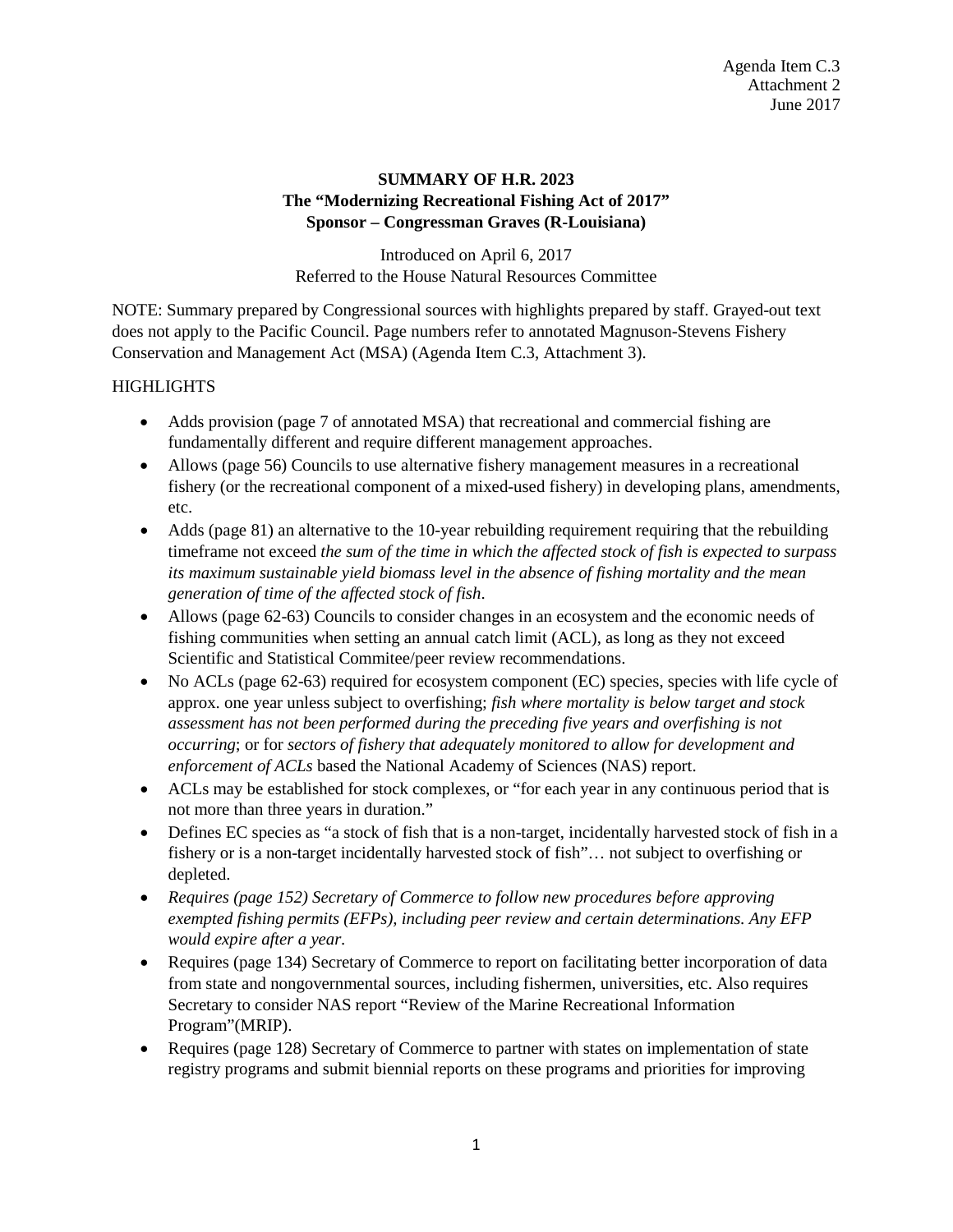recreational fishing data collection. Also requires Secretary to make grants to improve state registry programs.

• Requires Secretary to work with NAS to evaluate the design of MRIP and recommend changes.

# SECTION BY SECTION

# **Section 1 – Short Title; Table of Contents**.

**Section 2 – References to the Magnuson-Stevens Fishery Conservation and Management Act (MSA)**. This section clarifies that any amendment or repeal should be considered to be an amendment or repeal of a section or provision of the MSA.

**Section 3 – Findings**. The bill would add [page 7] a provision to Section 2(a) of the MSA to add that Congress finds and declares that while both recreational and commercial fishing provide significant cultural and economic benefits to the Nation, the two activities are fundamentally different and therefore require management approaches adapted to the characteristics of each of the sectors.

The bill would also amend [page 6] an existing Congressional finding to remove the phrase that noted that the economies of many coastal areas "have been badly damaged by the overfishing of fishery resources at an ever-increasing rate over the past decade."

The bill would also remove [page 6] the following language from the same Congressional finding – "The activities of massive foreign fishing fleets in waters adjacent to such coastal areas have contributed to such damage, interfered with domestic fishing efforts, and caused destruction of the fishing gear of United States fishermen."

# **TITLE I – CONSERVATION AND MANAGEMENT**

### **Section 101 - Process for Allocation Review for South Atlantic and Gulf of Mexico Mixed-Use**

**Fisheries**. This section would require the Secretary of Commerce, within 60 days after the date of the enactment of this legislation, to enter into an agreement with the National Academy of Sciences to conduct a study of the South Atlantic and Gulf of Mexico mixed-use fisheries. Under the study, the National Academy of Sciences would be required to do the following things: (1) provide guidance to the South Atlantic and Gulf of Mexico Fishery Management Councils on criteria that could be used for allocating fishing privileges in the preparation of a fishery management plan under the MSA. This guidance must include consideration of the conservation and socioeconomic benefits of the commercial, recreational, and charter components of a fishery; (2) identify sources of information that could reasonably support the use of such criteria in allocation decisions; and (3) develop procedures for allocations based on the guidelines and requirements established by this section.

This section would require NAS, within one year of the date an arrangement is entered into between the Secretary of Commerce and the NAS, to submit a report on the study to the Senate Commerce, Science, and Transportation Committee and the House Natural Resources Committee.

This section would require both the Gulf of Mexico Fishery Management Council and South Atlantic Fishery Management Council, within 2 years of the enactment of this legislation and notwithstanding the NAS report or any other provision of law, to perform an initial review of the allocations to the commercial fishing sector and the recreational fishing sector of all applicable fisheries within each of the respective Council's jurisdiction.

The bill would require that both the Gulf of Mexico Council and the South Atlantic Council perform a review of the allocations to the commercial fishing sector and the recreational fishing sector of all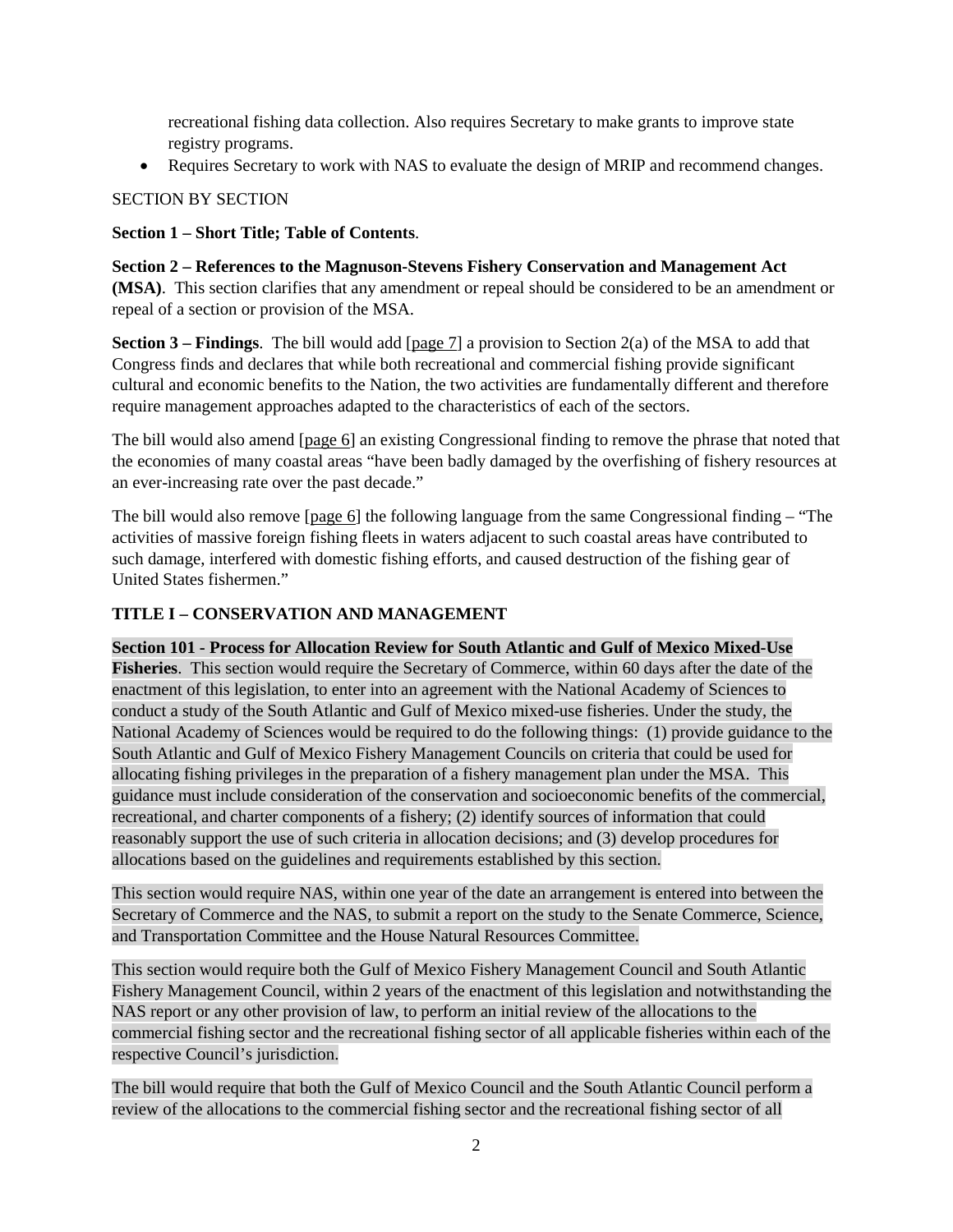applicable fisheries within each of the respective Council's jurisdiction every three years following the initial review.

The bill would require that each of the reviews conducted by the two Councils consider the conservation and socioeconomic benefits of each of the commercial fishing sector and the recreational fishing sector in any allocation decisions.

*(Note: It does not appear that this section requires either of the Councils to conduct a reallocation, but it does appear to require that each Council review existing allocations and take conservation and socioeconomic benefits of the two sectors into future allocation decisions. It also appears that the two Councils are not required to take the findings or guidance of the NAS study into account in such allocation reviews.)*

**Section 102 – Alternative Fishery Management**. This section would repeal section 407(d) of the MSA (Gulf of Mexico Red Snapper Research)

This section would add [page 56, text in purple and green] an additional authority under section 302(h) (Functions of the Councils) to allow Councils to use alternative fishery management measures in a recreational fishery (or the recreational component of a mixed-use fishery) in developing a fishery management plan, plan amendment, or proposed regulations. This authority would include the ability to use extraction rates, fishing mortality targets, harvest control rules, or traditional or cultural practices of native communities.

The bill would require that the Secretary of Commerce report to Congress within 180 days of the enactment of this legislation to describe the actions taken to implement this new authority.

**Section 103 – Moratorium on Limited Access Privilege Programs for Mixed-Use Fisheries**. This section would impose a moratorium on the development or consideration of any new limited access privilege program for any mixed-use fishery consisting of both commercial and recreational fishing sectors. The moratorium would apply to fisheries under the jurisdiction of the Gulf of Mexico Council and the South Atlantic Council.

*(Note: It appears that this moratorium would only apply to those fisheries which have a recreational component. Fisheries that only have a commercial component would appear not to be prevented from moving forward with a limited access privilege program.)*

**Section 104 – Rebuilding Overfished and Depleted Fisheries** [page 81]. This section would slightly rewrite the time period requirements for rebuilding overfished fisheries. The bill would maintain the 10 year rebuilding requirement with exceptions for those overfished fisheries where management measures under an international agree in which the U.S. participates dictate otherwise and exceptions for those cases in which the biology of the stock of fish or other environmental conditions dictate otherwise. This section would also add an alternative to the 10-year rebuilding requirement requiring that the rebuilding timeframe not exceed the sum of the time in which the affected stock of fish is expected to surpass its maximum sustainable yield biomass level in the absence of fishing mortality and the mean generation of time of the affected stock of fish.

**Section 105 – Modifications to the Annual Catch Limit Requirement** [pages 62-63]. This section would amend section 302 to add a new provision titled "Considerations for Modifications to Annual Catch Limit Requirements." This new provision would allow Councils, in establishing annual catch limits, to consider changes in an ecosystem and the economic needs of fishing communities as long as the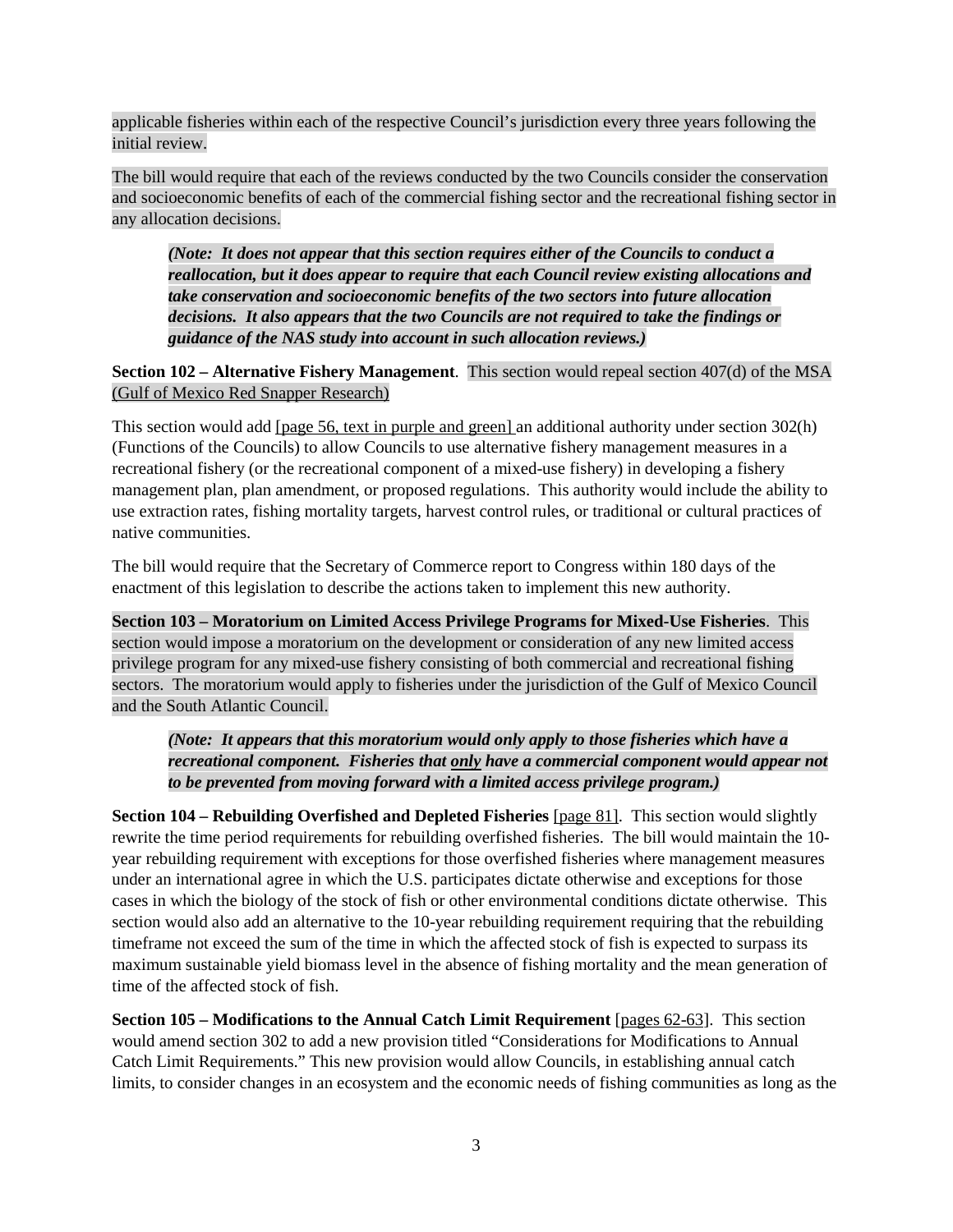decision was consistent with section 302(h)(6) which requires that annual catch limits not exceed the fishing level recommendations of the scientific and statistical committee or the peer review process.

The section would not require a Council to develop annual catch limits for: ecosystem-component species; a fishery for a species that has a life cycle of approximately 1-year unless the Secretary has determined the fishery is subject to overfishing; a stock of fish for which the fishing mortality is below the fishing mortality target and a peer-reviewed stock survey and stock assessment have not been performed during the preceding 5-year period and the Secretary determines overfishing is not occurring; or for a sector of a fishery that is not monitored by a data collection system determined by the Secretary to be adequate for the development, implementation, and enforcement of annual catch limits specific to that sector (the determination of whether the data collection system is adequate by the Secretary is to be based on the evaluation recommended by the National Academy of Sciences 2017 report titled "Review of Marine Recreational Information Program").

This section would also allow Councils to establish an annual catch limit for a stock complex or to establish annual catch limits for each year in any continuous period that is not more than three years in duration.

This section would define ecosystem-component species (for this section of the bill) as a stock of fish that is a non-target, incidentally harvested stock of fish in a fishery or is a non-target incidentally harvested stock of fish that a Council or the Secretary has determined is not subject to overfishing, is not approaching a depleted condition, is not depleted, or is not likely to become subject to overfishing or to become depleted in the absence of conservation and management measures.

**Section 106 – Exempted Fishing Permits** [page 152]. This section would not amend the MSA, but would require that the Secretary of Commerce follow new procedures before approving or issuing any new exempted fishing permits (EFP) under section 600.745 of title 50, Code of Federal Regulations.

The new procedures would include the requirement for a joint peer review of the proposed EFP by the appropriate regional fisheries science center and the appropriate State marine fisheries commission and a requirement that the Secretary certify that the regional fishery management council or Federal agency with jurisdiction over the affected fishery has determined that: the fishing activity to be conducted under the proposed EFP would be consistent with any conservation and management objectives under the existing fishery management plan or amendments; the social and economic impacts (in both dollar amounts and the loss of fishing opportunities on all participants in each sector of the fishery) expected to occur as a result of the proposed EFP; the information collected though the fishing activities conducted under the proposed EFP will have a positive and direct impact on the conservation, assessment or management of the fishery; and the Governor of each of the States – of which any part of that State is within 100 nautical miles of the proposed activity under the proposed EFP – has been consulted on the proposed EFP.

This section would require that any EFP shall expire at the end of the 12-month period beginning on the date that the permit was issued and that any EFP that is renewed be consistent with the new requirements listed above.

*(Note: it is not clear if this will apply only to new EFPs or that existing EFPs will also expire in 12-months and need to meet the new requirements in order to be renewed.)*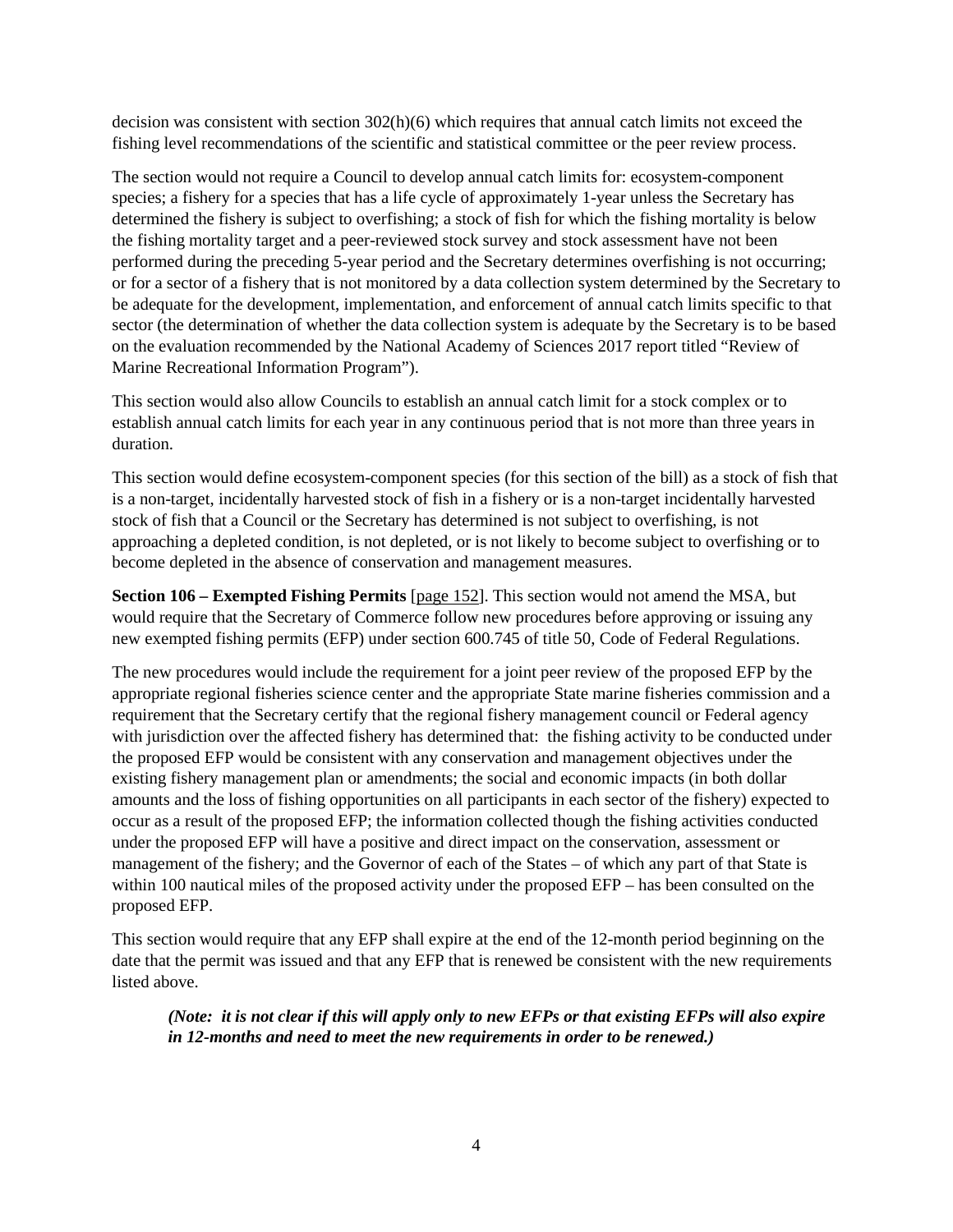#### **TITLE II – RECREATIONAL FISHERY INFORMATION, RESEARCH, AND DEVELOPMENT**

**Section 201 – Cooperative Data Collection. [**Page 134] This section would amend section 404 by adding a new provision at the end. This new provision would require the Secretary of Commerce, in consultation with the science and statistical committees of the Councils and the Marine Fisheries Commissions, to **develop and submit a report on facilitating greater incorporation of data, analysis, stock assessments and surveys from State agencies and non-governmental sources**. This report is to be submitted to the Senate Commerce, Science, and Transportation Committee and the House Natural Resources Committee and is required to be submitted no later than one year after the date of enactment of this legislation.

This section lists the non-governmental sources that are to be used as sources of data to include: fishermen; fishing communities; universities; and research institutions.

The report is required to: identify types of data and analysis – especially concerning recreational fishing – that can be reliably used for the purposes of the Act and as the basis for establishing conservation and management measures as required by section  $303(a)(1)$  and to include the setting of standards for the collection and use of that data and analysis in stock assessments and surveys; provide specific recommendations for collecting data and performing analyses which have been identified as necessary to reduce uncertainty and improve the accuracy of future stock assessments and whether data and analyses could be provided by the listed non-governmental sources; consider the extent to which it would be possible to establish a registry of persons who provide such information; and consider the extent to which the acceptance and use of data and analysis identified in the report is practicable in fishery management decisions.

This section would require the Secretary of Commerce to take into consideration and, to the extent feasible, implement that recommendations of the National Academy of Sciences in the 2017 report titled "Review of the Marine Recreational Information Program." Included in the requirement to consider and implement the NAS recommendations would be to: prioritize the evaluation of electronic data collection of the Fishing Effort Survey including smartphone apps, electronic diaries, and an internet website option; evaluate whether the design of the Marine Recreational Information Program for the purposes of stock assessment and the determination of stock management reference points is compatible with the needs of in-season management of annual catch limits; and if the program is not compatible with such needs, determine an alternative for in-season management.

**Section 202 – Recreational Data Collection**. [Page 128] This section would amend section 401(g) to add a new provision. The new provision would require the Secretary of Commerce to establish partnerships with States to develop best practices for the implementation of State registry programs.

The provision would require the Secretary, in cooperation with the States, to develop guidance that details the best practices for administering State registry programs and to provide the guidance to the States.

The provision would require the Secretary to submit biennial reports to Congress that include: the estimated accuracy of the Federal registry program and the existing State registry programs; priorities for improving recreational fishing data collection; and an explanation of any use of information collected by State registry programs and by the Secretary including a description of the consideration given to the information collected by the Federal program.